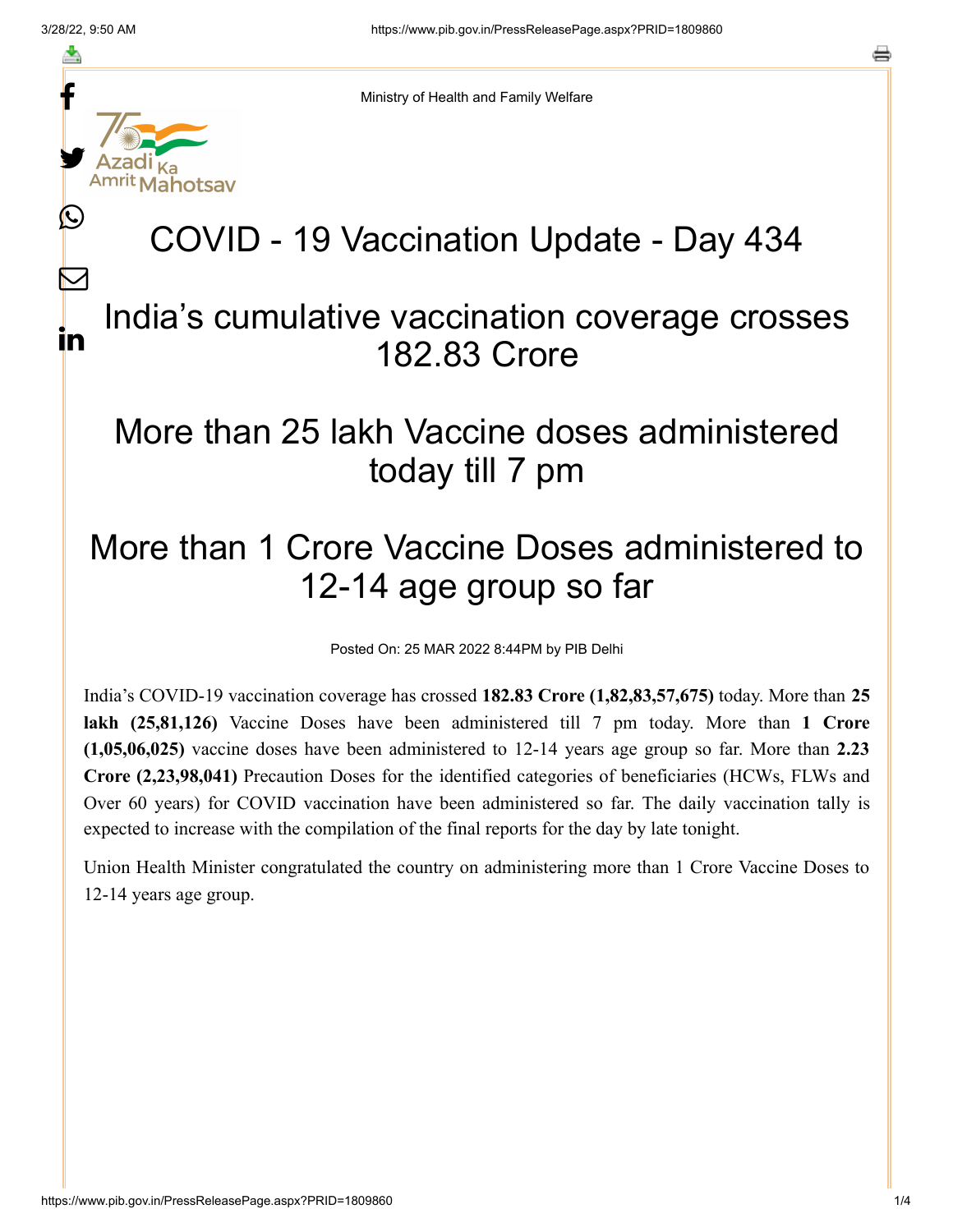f

Y

 $\circ$ 

 $\sum$ 

in

#### 3/28/22, 9:50 AM https://www.pib.gov.in/PressReleasePage.aspx?PRID=1809860



### The cumulative coverage of vaccine doses, segregated based on population priority groups, is as follows:

| <b>Cumulative Vaccine Dose Coverage</b> |                        |           |  |  |
|-----------------------------------------|------------------------|-----------|--|--|
| <b>HCWs</b>                             | 1 <sup>st</sup> Dose   | 10403375  |  |  |
|                                         | $2nd$ Dose             | 9995100   |  |  |
|                                         | <b>Precaution Dose</b> | 4408339   |  |  |
| <b>FLWs</b>                             | 1 <sup>st</sup> Dose   | 18412639  |  |  |
|                                         | $2nd$ Dose             | 17498472  |  |  |
|                                         | <b>Precaution Dose</b> | 6767894   |  |  |
| Age Group 12-14 years                   | 1 <sup>st</sup> Dose   | 10506025  |  |  |
| Age Group 15-18 years                   | 1 <sup>st</sup> Dose   | 56698809  |  |  |
|                                         | $2nd$ Dose             | 36861178  |  |  |
| Age Group 18-44 years                   | 1 <sup>st</sup> Dose   | 554160819 |  |  |
|                                         | $2nd$ Dose             | 462602100 |  |  |
| Age Group 45-59 years                   | 1 <sup>st</sup> Dose   | 202669121 |  |  |
|                                         |                        |           |  |  |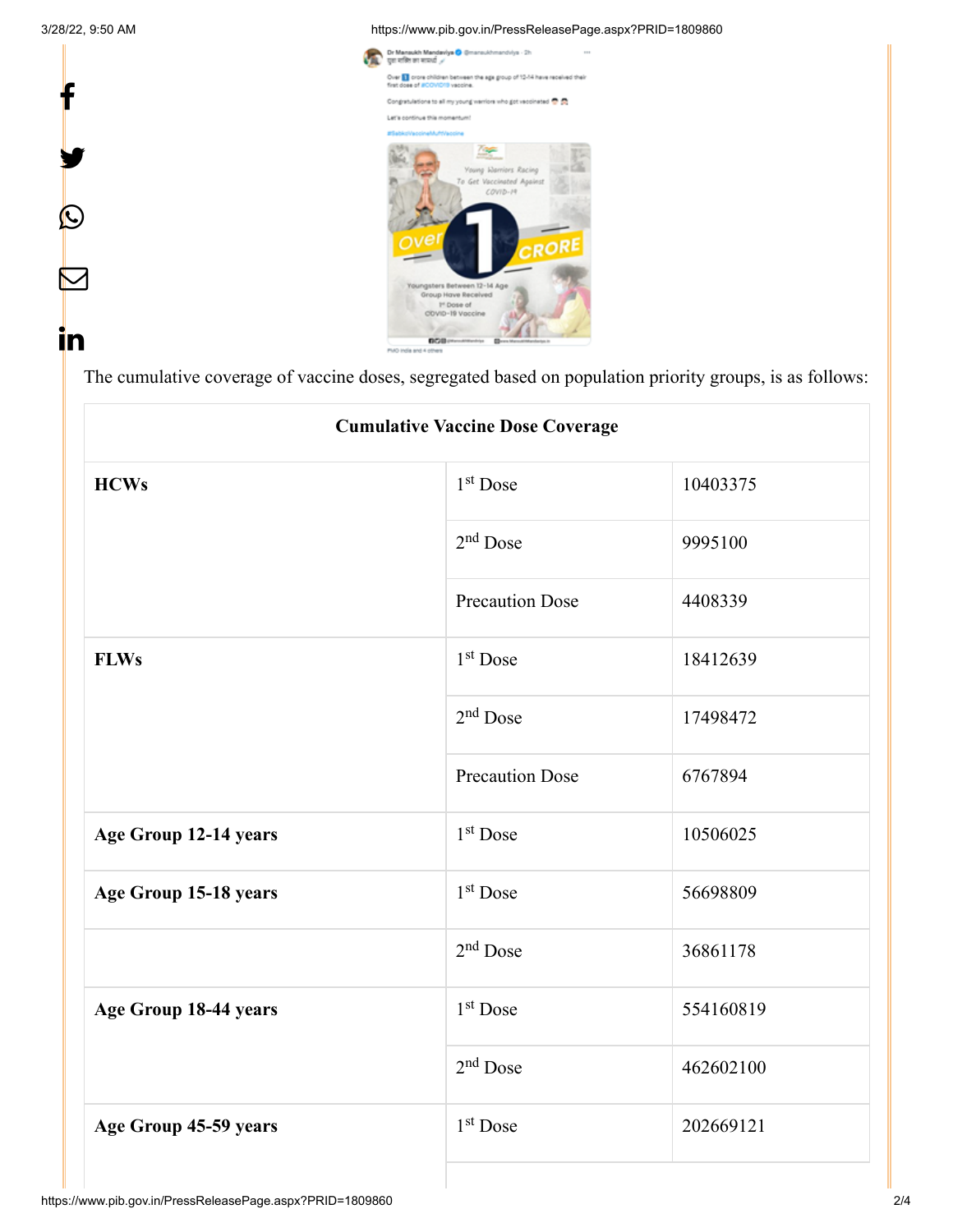| f            |                                              | $2nd$ Dose             | 184529161  |
|--------------|----------------------------------------------|------------------------|------------|
|              | Over 60 years                                | $1st$ Dose             | 126682975  |
| $\bf \Omega$ |                                              | $2nd$ Dose             | 114939860  |
| $\nabla$     |                                              | <b>Precaution Dose</b> | 11221808   |
| in           | Cumulative 1 <sup>st</sup> dose administered |                        | 979533763  |
|              | Cumulative 2 <sup>nd</sup> dose administered |                        | 826425871  |
|              | <b>Precaution Dose</b>                       |                        | 22398041   |
|              | <b>Total</b>                                 |                        | 1828357675 |

Today's achievement in the vaccination exercise, segregated by population priority groups, is as follows:

| Date: 25 <sup>th</sup> March, 2022 (434 <sup>th</sup> Day) |                        |         |  |  |
|------------------------------------------------------------|------------------------|---------|--|--|
| <b>HCWs</b>                                                | $1st$ Dose             | 37      |  |  |
|                                                            | $2nd$ Dose             | 572     |  |  |
|                                                            | <b>Precaution Dose</b> | 9451    |  |  |
| <b>FLWs</b>                                                | $1st$ Dose             | 74      |  |  |
|                                                            | $2nd$ Dose             | 1506    |  |  |
|                                                            | <b>Precaution Dose</b> | 21461   |  |  |
| Age Group 12-14 years                                      | $1st$ Dose             | 1397614 |  |  |
| Age Group 15-18 years                                      | $1st$ Dose             | 84923   |  |  |
|                                                            | $2nd$ Dose             | 212951  |  |  |